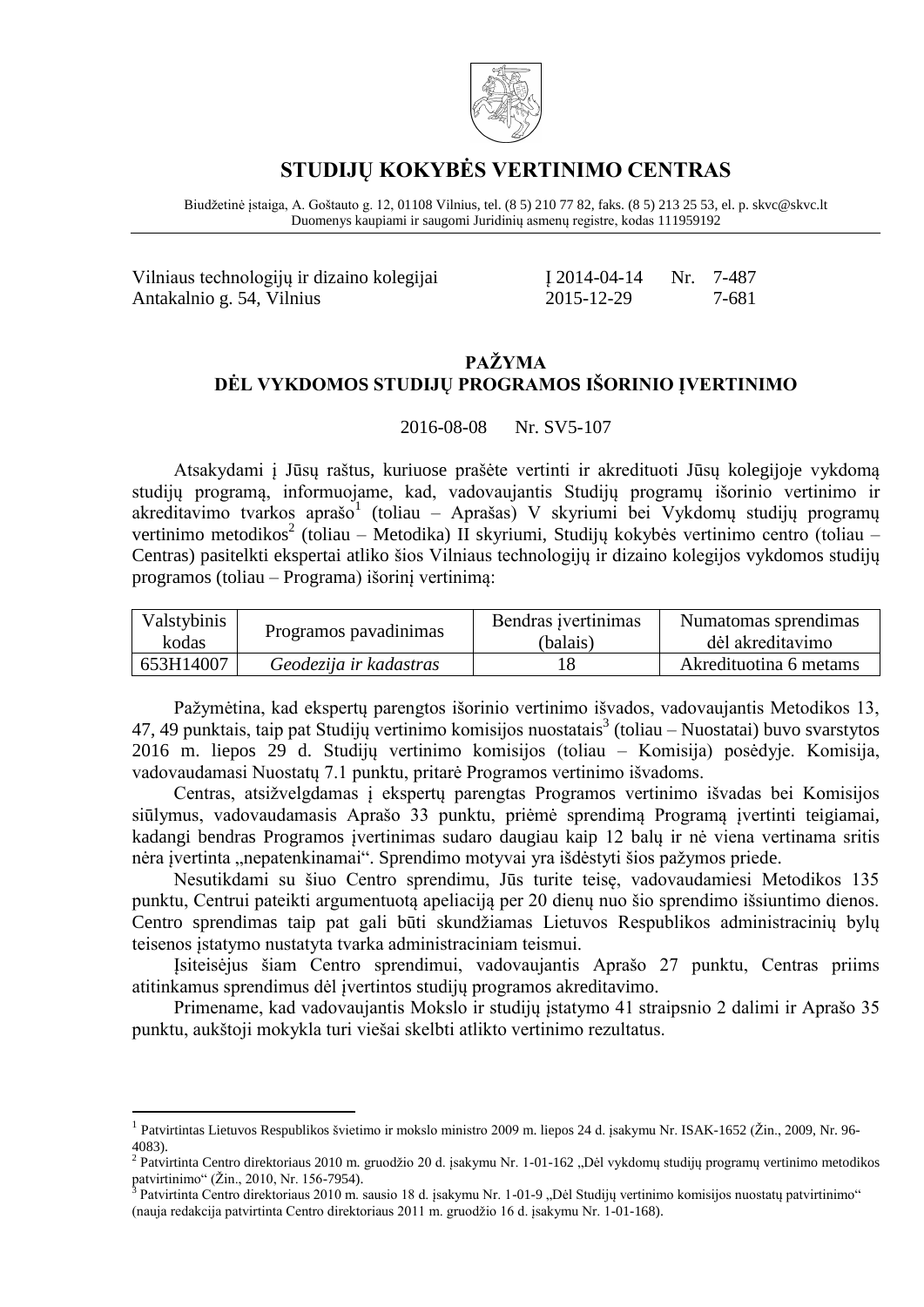PRIDEDAMA. Vilniaus technologijų ir dizaino kolegijos pirmosios pakopos studijų programos *Geodezija ir kadastras* (valstybinis kodas – 653H14007) 2016-07-07 ekspertinio vertinimo išvadų Nr. SV4-162 išrašas anglų kalba ir jo vertimas į lietuvių kalbą, 9 lapai.

Direktoriaus pavaduotoja, laikinai einanti direktoriaus pareigas Aurelija Valeikienė

A.V.

Kristina Selezniova, tel. nr. (8 5) 210 77 28, el. p. [kristina.selezniova @skvc.lt](mailto:renata.grinaite@skvc.lt)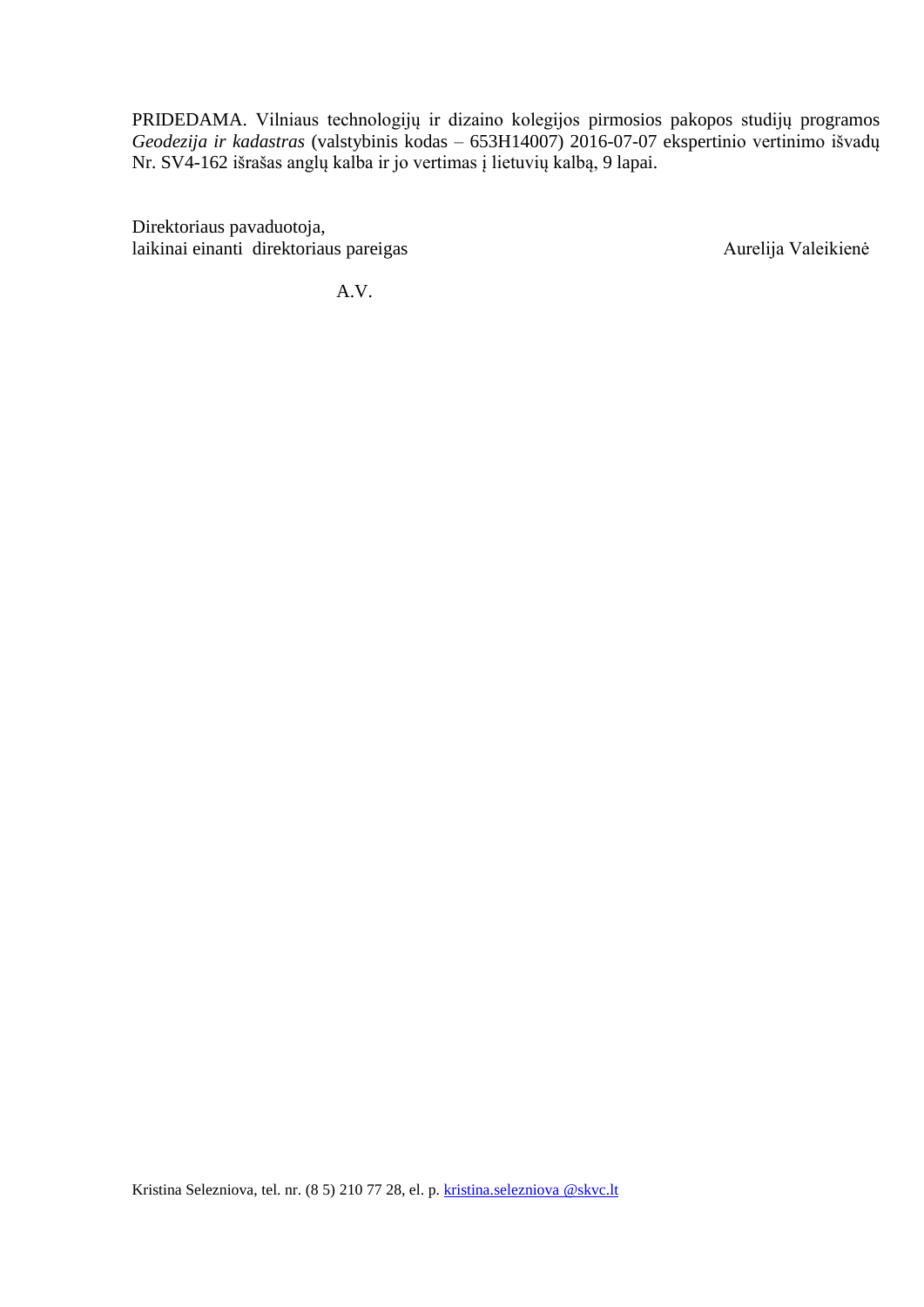#### **EXTRACT OF FIRST CYCLE STUDY PROGRAMME** *GEODESY AND CADASTRE* **(STATE CODE –** *653H14007***) AT THE VILNIUS COLLEGE OF TECHNOLOGIES AND DESIGN 7 TH JULY 2016 EVALUATION REPORT NO. SV4-162**



## STUDIJŲ KOKYBĖS VERTINIMO CENTRAS

# VILNIAUS TECHNOLOGIJŲ IR DIZAINO KOLEGIJA **STUDIJŲ PROGRAMOS**  *GEODEZIJA IR KADASTRAS (valstybinis kodas – 653H14007)* **VERTINIMO IŠVADOS**

––––––––––––––––––––––––––––––

## **EVALUATION REPORT OF** *GEODESY AND CADASTRE (state code – 653H14007)* **STUDY PROGRAMME** At VILNIUS COLLEGE OF TECHNOLOGIES AND DESIGN

- **1. Prof. Dr. Bernd Teichert (team leader),** *academic*
- **2. Prof. Dr. Artu Ellmann***, academic*
- **3. Assoc. Prof. Eloina Coll Aliaga,** *academic*
- **4. Ms Vytautė Juodkienė,** *academic*
- **5. Mr Audrius Petkevičius,** *representative of social partners*
- **6. Ms. Neringa Vaičiūnaitė,** *student representative*

**Evaluation Coordinator –** *Ms* **Kristina Selezniova**

Išvados parengtos anglų kalba Report language – English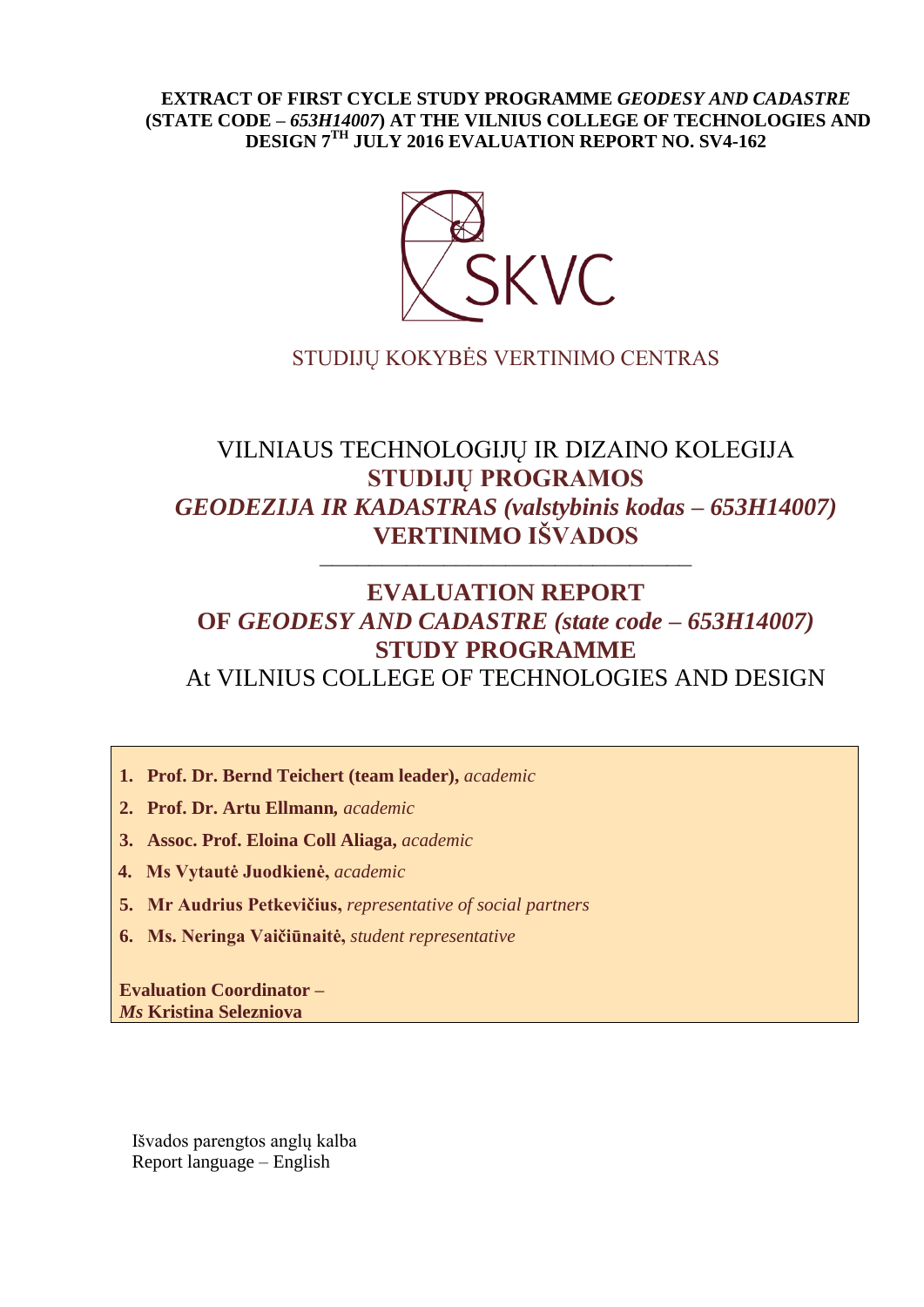### **DUOMENYS APIE ĮVERTINTĄ PROGRAMĄ**

| Studijų programos pavadinimas                           | Geodezija ir kadastras                     |
|---------------------------------------------------------|--------------------------------------------|
| Valstybinis kodas                                       | 653H14007                                  |
| Studijų sritis                                          | Technologijos mokslai                      |
| Studijų kryptis                                         | Bendroji inžinerija                        |
| Studijų programos rūšis                                 | Koleginės studijos                         |
| Studijų pakopa                                          | Pirmoji                                    |
| Studijų forma (trukmė metais)                           | Nuolatinė (3)                              |
| Studijų programos apimtis kreditais                     | 180                                        |
| Suteikiamas laipsnis ir (ar) profesinė<br>kvalifikacija | Matavimų inžinerijos profesinis bakalauras |
| Studijų programos įregistravimo data                    | 2012 m. vasario 1 d., Nr. SV6-4            |

## **INFORMATION ON EVALUATED STUDY PROGRAMME**

–––––––––––––––––––––––––––––––

| Title of the study programme                           | <b>Geodesy and Cadastre</b>                                  |
|--------------------------------------------------------|--------------------------------------------------------------|
| State code                                             | 653H14007                                                    |
| Study area                                             | <b>Technological Sciences</b>                                |
| Study field                                            | General Engineering                                          |
| Type of the study programme                            | College studies                                              |
| Study cycle                                            | First                                                        |
| Study mode (length in years)                           | Full-time $(3)$                                              |
| Volume of the study programme in credits               | 180                                                          |
| Degree and (or) professional qualifications<br>awarded | Professional<br>in<br>Bachelor<br>Measurement<br>Engineering |
| Date of registration of the study programme            | 1 February, 2012, No. SV6-4                                  |

© Studijų kokybės vertinimo centras

The Centre for Quality Assessment in Higher Education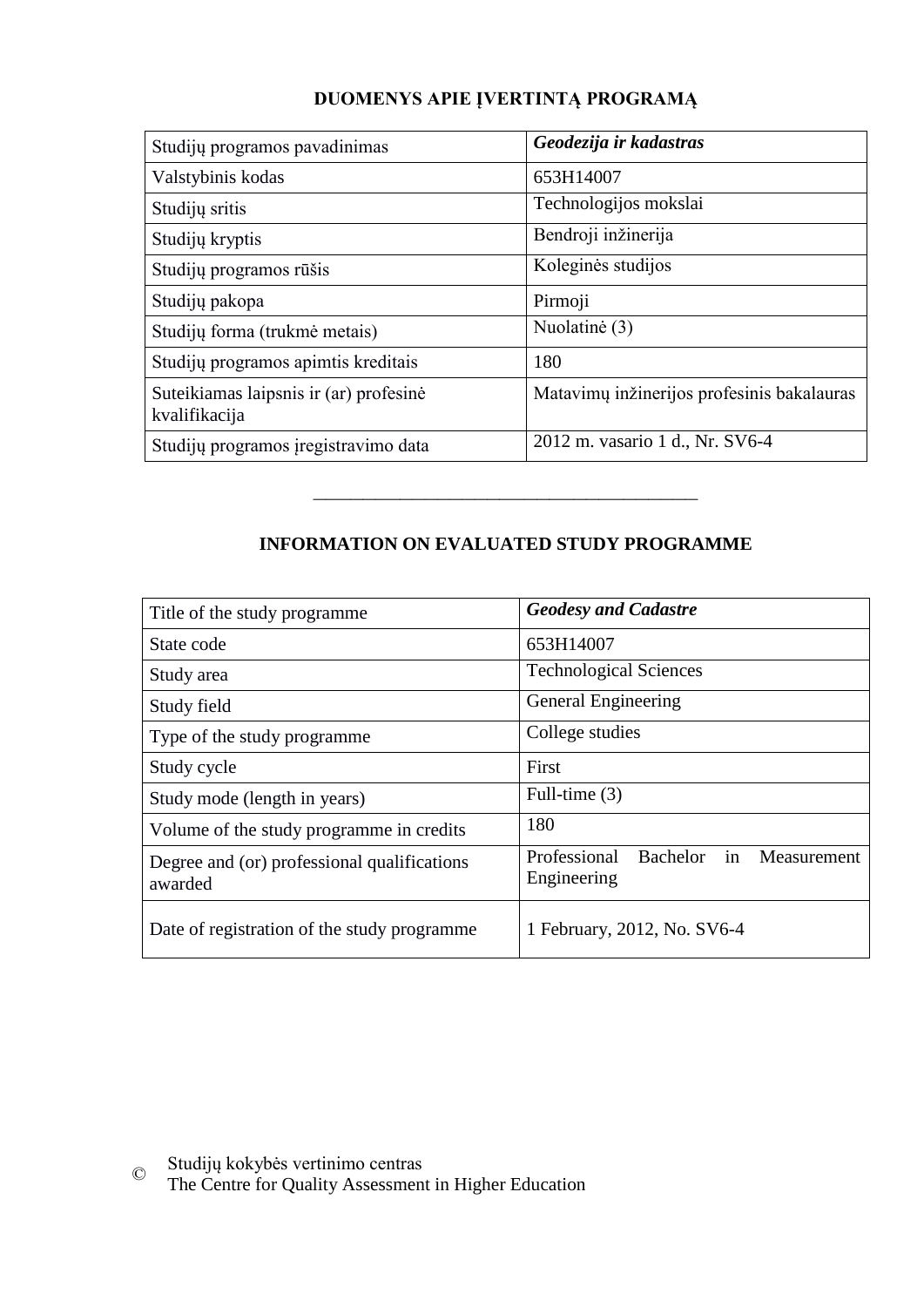**<**…**>**

#### **VI. GENERAL ASSESSMENT**

The study programme *Geodesy and Cadastre* (state code – 653H14007) at Vilnius College of Technologies and Design is given **positive** evaluation.

| No. | <b>Evaluation Area</b>                             | <b>Evaluation of</b><br>an area in<br>points* |
|-----|----------------------------------------------------|-----------------------------------------------|
| 1.  | Programme aims and learning outcomes               |                                               |
| 2.  | Curriculum design                                  | $\mathcal{R}$                                 |
| 3.  | Teaching staff                                     | 3                                             |
| 4.  | Facilities and learning resources                  | 3                                             |
| 5.  | Study process and students' performance assessment | 3                                             |
| 6.  | Programme management                               |                                               |
|     | <b>Total:</b>                                      | 18                                            |

*Study programme assessment in points by evaluation areas*.

 $*1$  (unsatisfactory) - there are essential shortcomings that must be eliminated;

2 (satisfactory) - meets the established minimum requirements, needs improvement;

3 (good) - the field develops systematically, has distinctive features;

4 (very good) - the field is exceptionally good.

 $\langle \cdot, \cdot \rangle$ 

#### **IV. SUMMARY**

Objectives and learning outcomes of the programme are clearly defined. The aim of the study programme is based on the requirements for specialists of Engineering study field, as established by the TUNING-AHELO framework in the results of engineering studies. The aims and learning outcomes of the study programme will be revised according to the general engineering study field descriptor following EUR-ACE framework standards for the accreditation of engineering programmes. Generalized learning outcomes are publicly accessible in website (www.vtdko.lt) both in Lithuanian and English languages. Employers are very satisfied with the study programme; in particular, because the students are well prepared for the practical work, but compared with the university students the college students lack the relevant to the profession legal knowledge. The final theses are well written but some theses abstracts appeared to be too short and topic titles in the English language were entirely missing.

Study programme structure meets general requirements for the college study programmes. Although the curriculum is well-balanced, and includes the most important areas of the programme, it should be noted that chemistry is no need in Geodesy and Cadastre study programme. Also students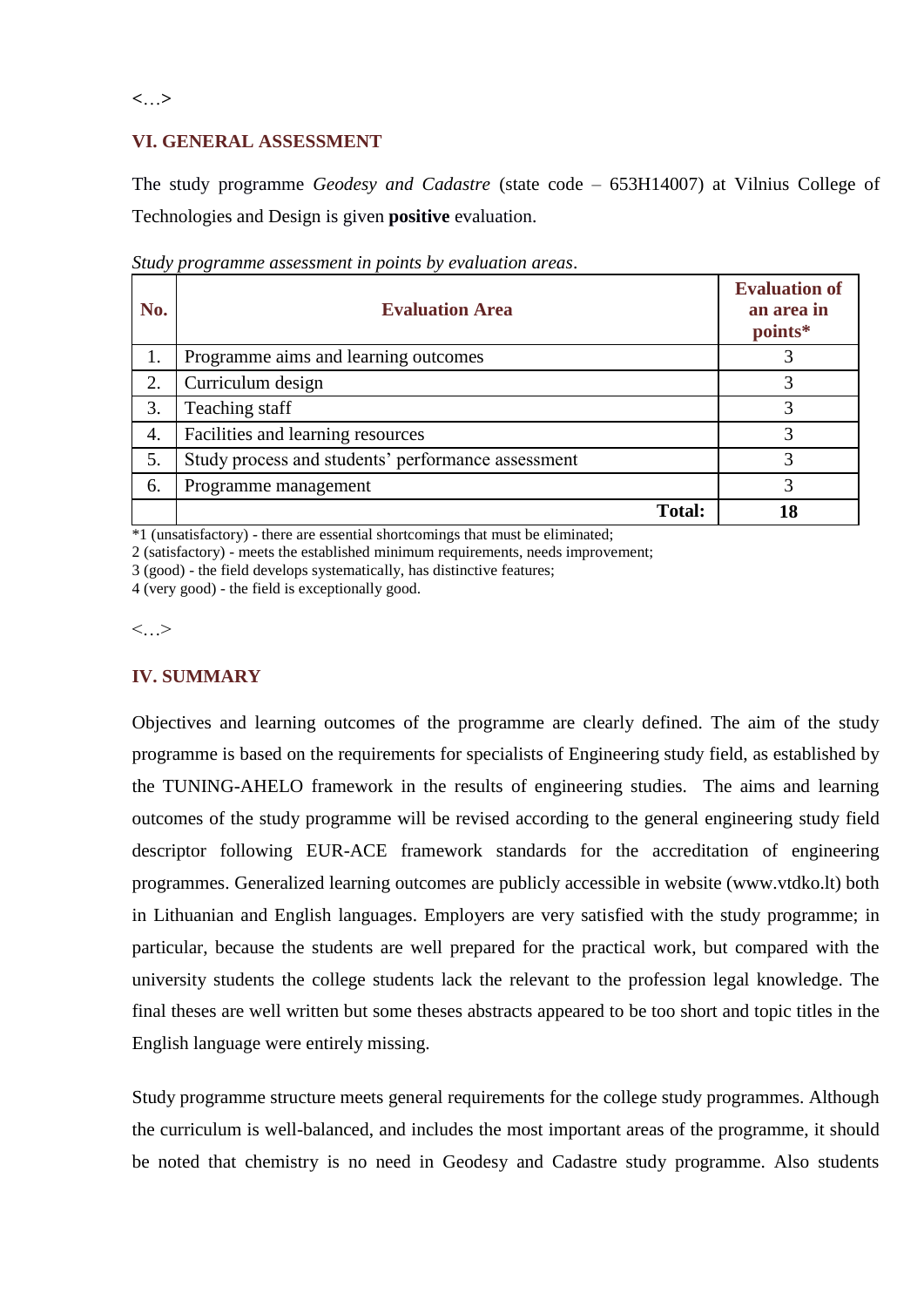admitted that they would like to have longer practice in the enterprises. Students and social partners also expressed the need to have more practice and also longer practice sessions.

Study programme teachers are competent, motivated, having experience in pedagogical and practical industrial work and their qualifications meet the requirements of the legislation. The ratio of study programme students and the teachers is optimal. The college provides the teachers of department with the possibility of improvement their educational, professional and scientific qualification. The teachers are constantly improving their skills and participating in seminars and international exchange programmes. The number of incoming teachers is high enough. There is a strong international cooperation with foreign universities and colleges, as well as they participate in research projects. However, teachers are not sufficiently involved in scientific activities. More research projects should be carried out and their results should be published as well.

The library, lecture halls and laboratories are well-equipped and provided with modern equipment and provide good opportunities for the students to achieve the learning outcomes. During the practice and workshops, the students use modern geodetic measurement equipment. Geodetic equipment are sufficient for laboratory studies and exercises. Also students are divided into small workgroups for solving practical assignments. Final professional practice is held in the public and private companies, involved in the topography, geodesy, cadastre of real estate, land management and other works. The library of the Civil Engineering Faculty is small but sufficient. The fund of the library, subscription databases, the number of publications and methodological tools is sufficient for the studies. Some literature recommended to students is obsolete. In some cases relevant literature could be easily updated, such as the basic textbooks have a corrected and partly extended new edition, which could substitute the presently recommended old edition. The students and lecturers can use international databases and electronic catalogues from home. The opportunities for distance learning are not developed enough, because the methodological tools of just a few subjects have been adapted to Moodle environment generalize this statement. However, the main building is not adapted for the disabled people, thus such (potential) students may experience difficulties with moving around.

The admission requirements of the programme are clearly explained. The number of entrants to this study programme remains stable each year during the reporting period. The students are satisfied with the study process and their study programme in general. College students are provided with academic and social support. Also, if students have financial difficulties they are allowed to pay for their studies in parts. Insufficient preparation of 1st year students for College studies, lack of motivation which influence the drop-out of students. Students are consulted about career opportunities. The college provides good conditions for the students to participate in cultural and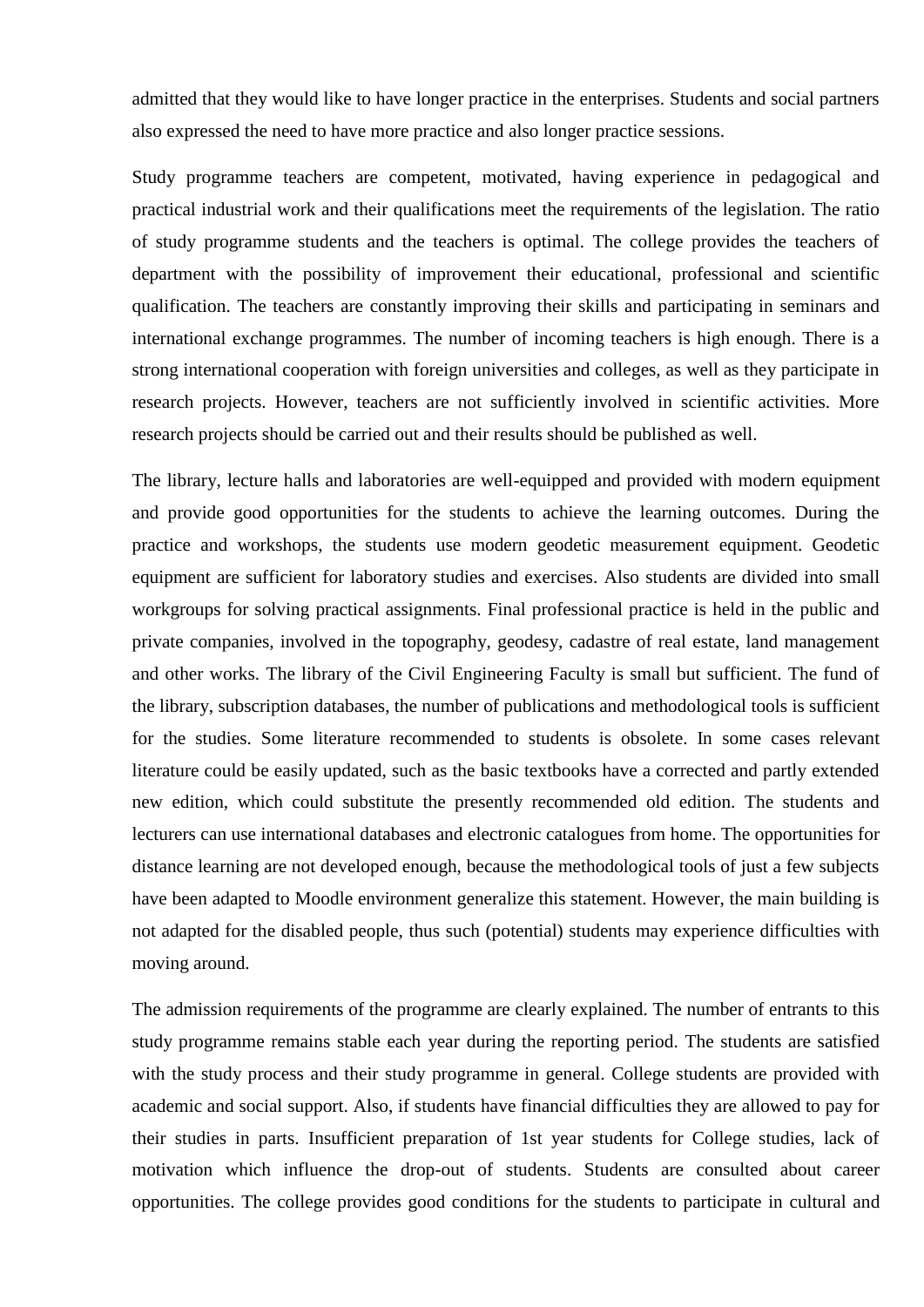sports activities. Student's participation in mobility programmes is sufficient. However, the number of students involved in the applied research is small. The high school is teaching courses in English for foreign students, but not for Lithuanian students. According to data provided, up to 72% of students were employed.

Responsibilities for decisions and monitoring of the implementation of the study programme are clearly allocated. The committee on Geodesy and Cadastre study programme is responsible for the update and monitoring of the study programme in accordance with the documents regulating the College activities. The quality of study programme is evaluated by the lecturers and students on annual basis. Overall, the monitoring programme seems to be good, whereas social partners should be more involved in programme quality assurance in a formal way, for example, by filling in the questionnaires, holding the round-table discussions, analysing the survey results, proposals, and recommendations and initiating solutions with a view of continuous update of the programme. <...>

#### **III. RECOMMENDATIONS**

1. Re-assess the relevance of the Chemistry subject for the study programme aims.

2. Students and teachers should be much more involved into scientific applied research activity.

3. To consider the opinion of students and to increase the number of credits for the subject The Final Practice, by possibly extending the duration of the The Final Practice of Professional Activity.

4. Improving the quality of the final theses by enforcing fulfilment of all requirements for theses compilation.

5. Preparation methodological tools for study subjects should be applied for Moodle environment and extends the international learning environment.

6. Consider teaching some courses only in English to promote Lithuanian students to cooperate with international students.

7. Social partners should be more intensively involved in formal way by programme management.

\_\_\_\_\_\_\_\_\_\_\_\_\_\_\_\_\_\_\_\_\_\_\_\_\_\_\_\_\_\_

<…>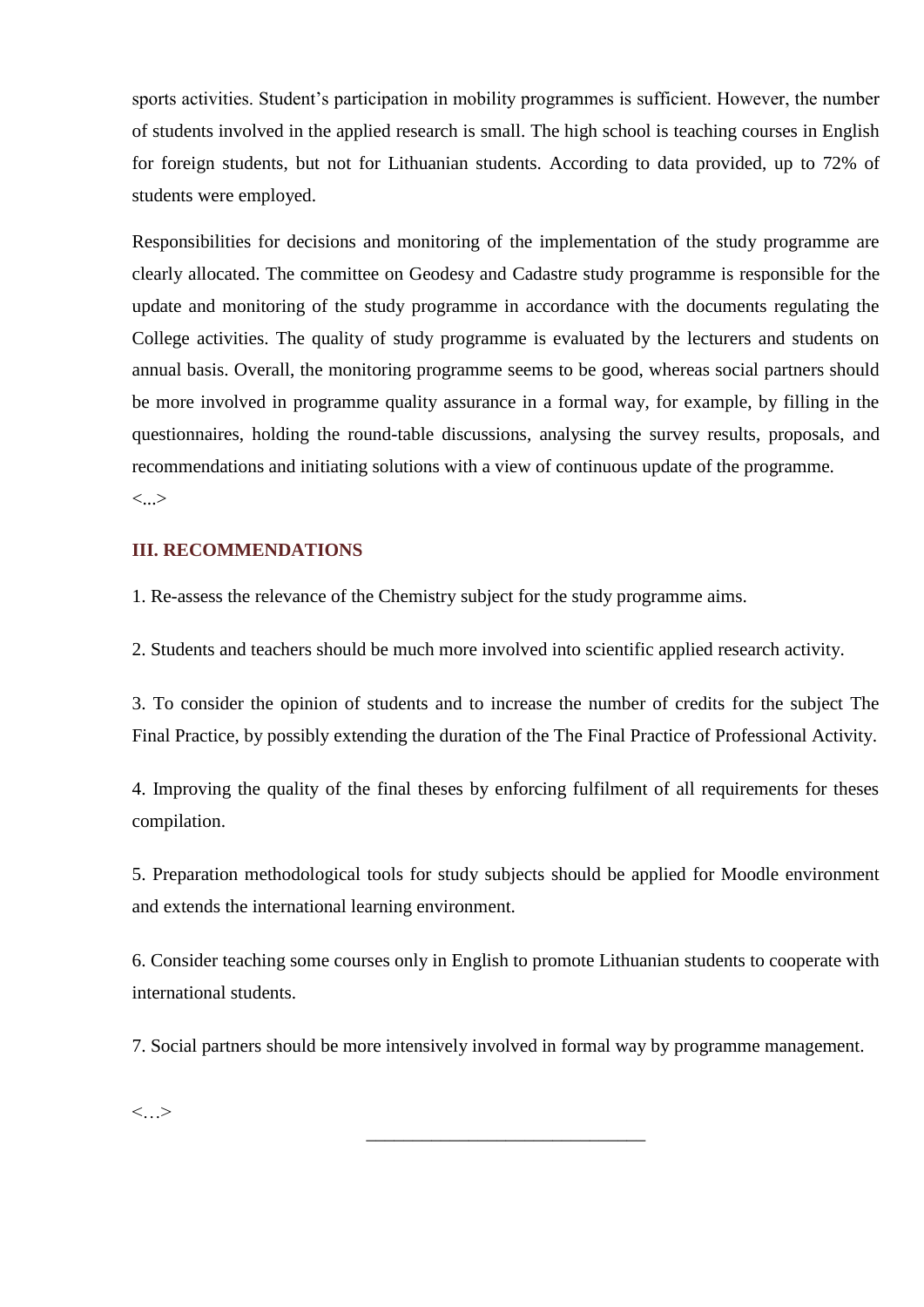#### **VILNIAUS TECHNOLOGIJŲ IR DIZAINO KOLEGIJOS PIRMOSIOS PAKOPOS STUDIJŲ PROGRAMOS** *GEODEZIJA IR KADASTRAS*  **(VALSTYBINIS KODAS –** *653H14007***) 2016-07-07 EKSPERTINIO VERTINIMO IŠVADŲ NR. SV4-162 IŠRAŠAS**

<...>

#### **V. APIBENDRINAMASIS ĮVERTINIMAS**

Vilniaus technologijų ir dizaino kolegijos studijų programa *Geodezija ir kadastras* (valstybinis kodas – 653H14007) vertinama **teigiamai**.

| Eil.<br>Nr. | <b>Vertinimo sritis</b>                          | <b>Srities</b><br>jvertinimas,<br>balais* |
|-------------|--------------------------------------------------|-------------------------------------------|
| 1.          | Programos tikslai ir numatomi studijų rezultatai | 3                                         |
| 2.          | Programos sandara                                | 3                                         |
| 3.          | Personalas                                       | 3                                         |
| 4.          | Materialieji ištekliai                           | 3                                         |
| 5.          | Studijų eiga ir jos vertinimas                   | 3                                         |
| 6.          | Programos vadyba                                 | 3                                         |
|             | Iš viso:                                         | 18                                        |

 $* 1 - Nepatenkinamai$  (yra esminių trūkumų, kuriuos būtina pašalinti)

2 – Patenkinamai (tenkina minimalius reikalavimus, reikia tobulinti)

3 – Gerai (sistemiškai plėtojama sritis, turi savitų bruožų)

4 – Labai gerai (sritis yra išskirtinė)

<...>

#### **IV. SANTRAUKA**

Studijų programos *Geodezija ir kadastras* tikslai ir numatomi studijų rezultatai yra apibrėžti, aiškūs. Programos tikslas yra pagristas inžinerijos studijų krypties specialistams keliamais reikalavimais, kaip nustatyta TUNING-AHELO gairėse dėl inžinerijos studijų rezultatų. Šios studijų programos tikslai ir numatomi studijų rezultatai bus persvarstyti atsižvelgiant į bendrosios inžinerijos studijų krypties aprašą, parengtą pagal EUR-ACE gairėse nustatytus inžinerinių studijų programų akreditavimo standartus. Apibendrinti studijų rezultatai yra viešai prieinami interneto svetainėje (www.vtdko.lt) lietuvių ir anglų kalbomis. Darbdaviai yra labai patenkinti šia studijų programa, ypač dėl to, kad studentai gerai parengiami praktiniam darbui; bet, palyginti su universiteto studentais, kolegijos studentams trūksta šiai profesijai reikalingų teisinių žinių. Baigiamieji darbai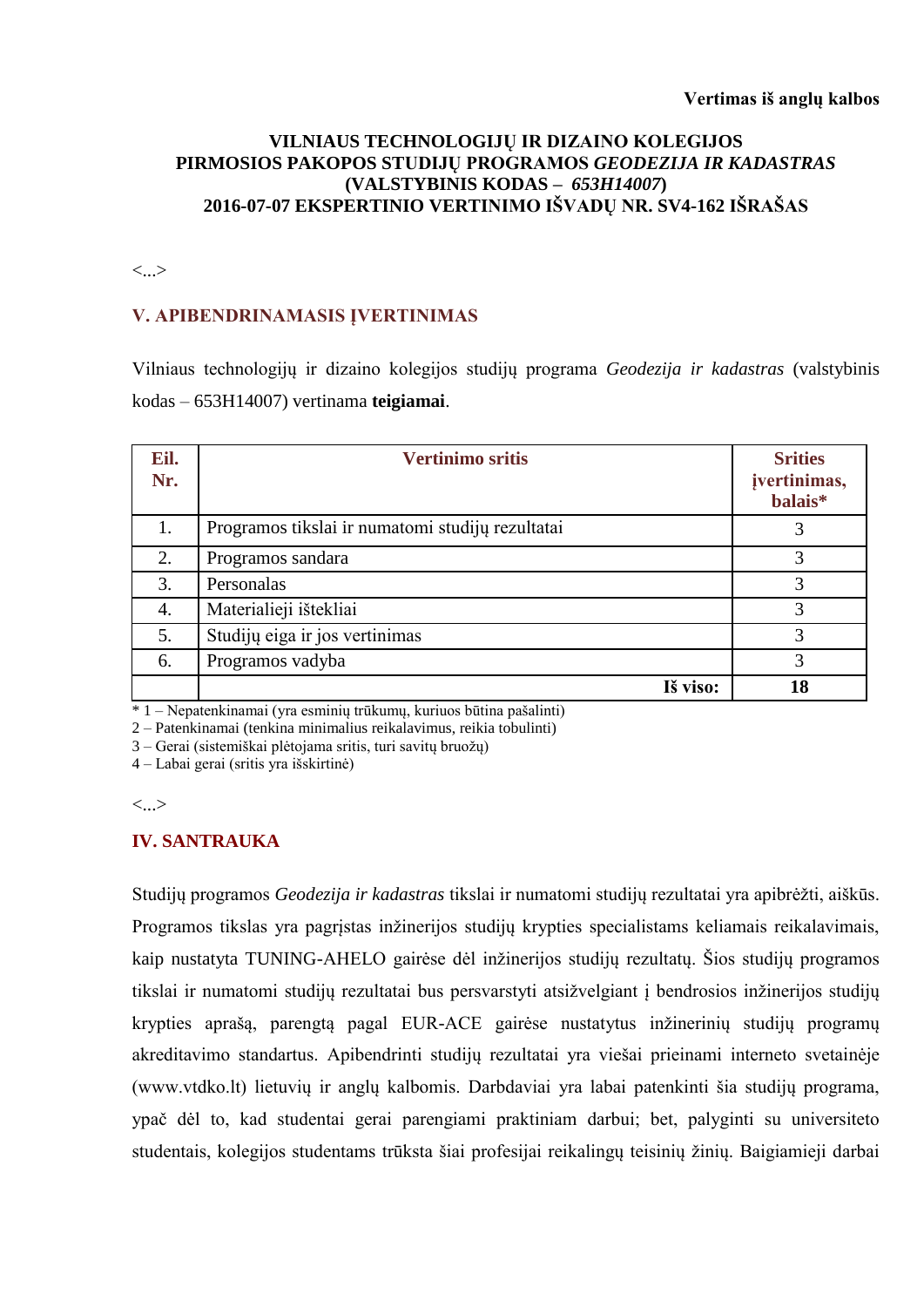parašyti gerai, tačiau kai kurių darbų anotacijos per trumpos, be to, visiškai nenurodyti temų pavadinimai anglų kalba.

Studijų programos sandara atitinka kolegijų studijų programoms keliamus bendruosius reikalavimus. Nors studijų turinys gerai subalansuotas ir apima svarbiausias programos sritis, reikėtų pažymėti, kad chemijos dalykas studijuojant *Geodeziją ir kadastrą* nereikalingas*.* Be to, studentai pripažino norintys ilgesnės praktikos įmonėse. Studentai ir socialiniai partneriai taip pat nurodė, kad jiems reikia daugiau praktikos ir ilgesnių praktikos užsiėmimų.

Šios studijų programos dėstytojai yra kompetentingi, motyvuoti, turintys pedagoginės ir praktinio darbo pramonės sektoriuje patirties, jų kvalifikacija atitinka teisės aktų reikalavimus. Programos studentų ir dėstytojų santykis optimalus. Katedros dėstytojams kolegija užtikrina galimybę didinti savo pedagoginę, profesinę ir mokslinę kvalifikaciją. Dėstytojai nuolat tobulina savo gebėjimus ir dalyvauja seminaruose bei tarptautinių mainų programose. Gana didelis atvykstančių dėstytojų skaičius. Stiprūs tarptautinio bendradarbiavimo su užsienio universitetais ir kolegijos ryšiai, be to, dėstytojai dalyvauja mokslinių tyrimų projektuose. Vis dėlto jie nepakankamai įsitraukę į mokslinę veiklą. Turėtų būti vykdoma daugiau mokslinių tyrimų projektų, o jų rezultatai skelbiami.

Biblioteka, auditorijos ir laboratorijos gerai įrengtos ir aprūpintos šiuolaikine įranga, tad studentams užtikrinamos geros galimybės siekti numatomų studijų rezultatų. Per praktiką ir seminarus studentai naudojasi modernia geodezinių matavimų įranga. Geodezinės įrangos laboratorinėms studijoms ir pratyboms pakanka. Be to, studentai yra paskirstomi į mažas darbo grupes, kuriose sprendžia praktines užduotis. Baigiamoji profesinė praktika vyksta valstybinėse ir privačiose įmonėse, susijusiose su topografijos, geodezijos, nekilnojamojo turto kadastro, žemėtvarkos ir kitais darbais. Civilinės inžinerijos fakulteto biblioteka yra maža, bet jos pakanka. Bibliotekos fondo, prenumeruojamų duomenų bazių, publikacijų ir metodinių priemonių studijoms pakanka. Kai kuri studentams rekomenduojama literatūra yra pasenusi. Kai kurią aktualią literatūrą būtų galima nesunkiai atnaujinti, pavyzdžiui, yra naujos pataisytos ir iš dalies papildytos pagrindinių vadovėlių laidos, tad senieji leidiniai galėtų būti pakeisti šiais vadovėliais. Studentai ir dėstytojai gali naudotis tarptautinėmis duomenų bazėmis ir elektroniniais katalogais būdami namie. Nuotolinio mokymosi galimybės dar nepakankamai ištobulintos, nes *Moodle* aplinkai pritaikytos tik kelių dalykų metodinės priemonės. Pagrindinis pastatas nepritaikytas žmonėms su negalia, taigi kai kurie studentai gali patirti judėjimo jame sunkumų.

Priėmimo į šią studijų programą reikalavimai aiškiai apibrėžti. Stojančiųjų į ją skaičius kiekvienais šio ataskaitinio laikotarpio metais išlieka stabilus. Studentus tenkina studijų eiga ir ši studijų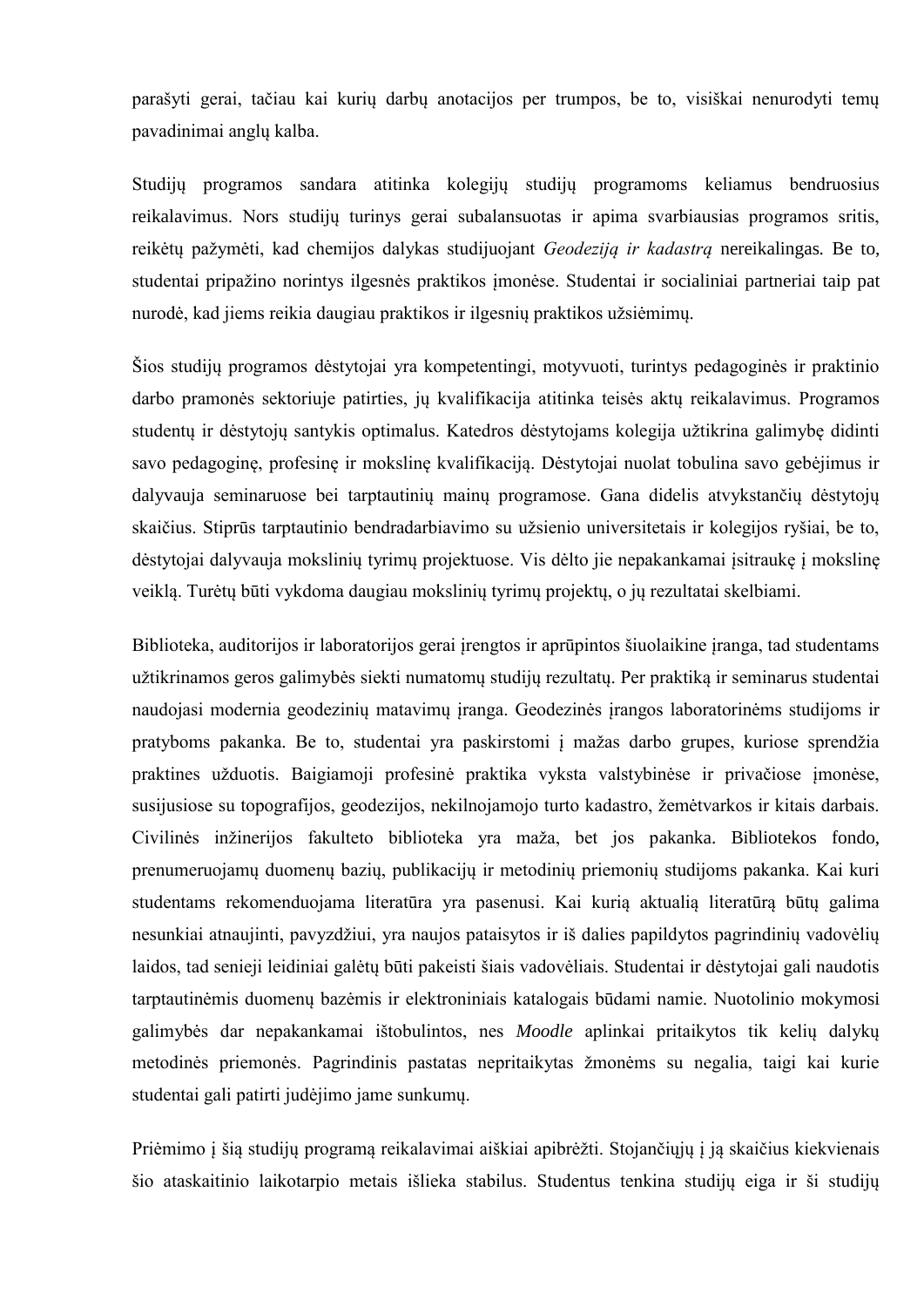programa apskritai. Kolegijos studentams teikiama akademinė ir socialinė pagalba. Be to, jei studentai turi finansinių sunkumų, už studijas jiems leidžiama mokėti dalimis. Nepakankamas pirmakursių pasirengimas studijoms kolegijoje, motyvacijos stoka turi įtakos studentų nubyrėjimui. Studentai yra konsultuojami apie karjeros galimybes. Kolegija užtikrina studentams geras sąlygas dalyvauti kultūros ir sporto veiklose. Studentai pakankamai dalyvauja judumo programose, tačiau mažai jų atlieka taikomuosius mokslinius tyrimus. Kolegijoje dėstomi dalykai anglų kalba užsienio studentams, bet Lietuvos studentams nedėstomi. Pagal pateiktus duomenis iki 72 proc. studentų dirbo.

Atsakomybė už sprendimus ir už šios studijų programos įgyvendinimo stebėseną aiškiai paskirstyta. Remiantis kolegijos veiklą reglamentuojančiais dokumentais už studijų programos atnaujinimą ir stebėseną yra atsakingas studijų programos *Geodezija ir kadastras* komitetas. Dėstytojai ir studentai kiekvienais metais įvertina studijų programos kokybę. Apskritai atrodo, kad stebėsenos programa yra gera, o socialiniai partneriai turėtų būti įtraukti į programos kokybės užtikrinimo procesą formaliai, pavyzdžiui, pildydami klausimynus, dalyvaudami apvalaus stalo diskusijose, analizuodami apklausų rezultatus, pasiūlymus ir rekomendacijas bei inicijuodami pasiūlymus, siekiant, kad studijų programa būtų nuolat atnaujinama.

<...>

#### **III. REKOMENDACIJOS**

1. Dar kartą apsvarstyti, ar chemijos dalykas yra svarbus, norint pasiekti studijų programos *Geodezija ir kadastras* tikslus.

2. Studentai ir dėstytojai turėtų aktyviau dalyvauti mokslo taikomojoje veikloje.

*3.* Apsvarstyti studentų nuomonę ir padidinti *Baigiamosios praktikos* dalyko kreditų skaičių galbūt pratęsiant *Profesinės veiklos galutinės praktikos* trukmę.

4. Pagerinti baigiamųjų darbų kokybę užtikrinant, kad būtų laikomasi visų baigiamųjų darbų rengimui keliamų reikalavimų.

5. Parengtos studijų dalykų priemonės turėtų būti pritaikytos *Moodle* aplinkai ir tarptautinei mokymosi aplinkai.

6. Apsvarstyti galimybę kai kuriuos dalykus dėstyti tik anglų kalba taip skatinant Lietuvos studentų bendradarbiavimą su tarptautiniais studentais.